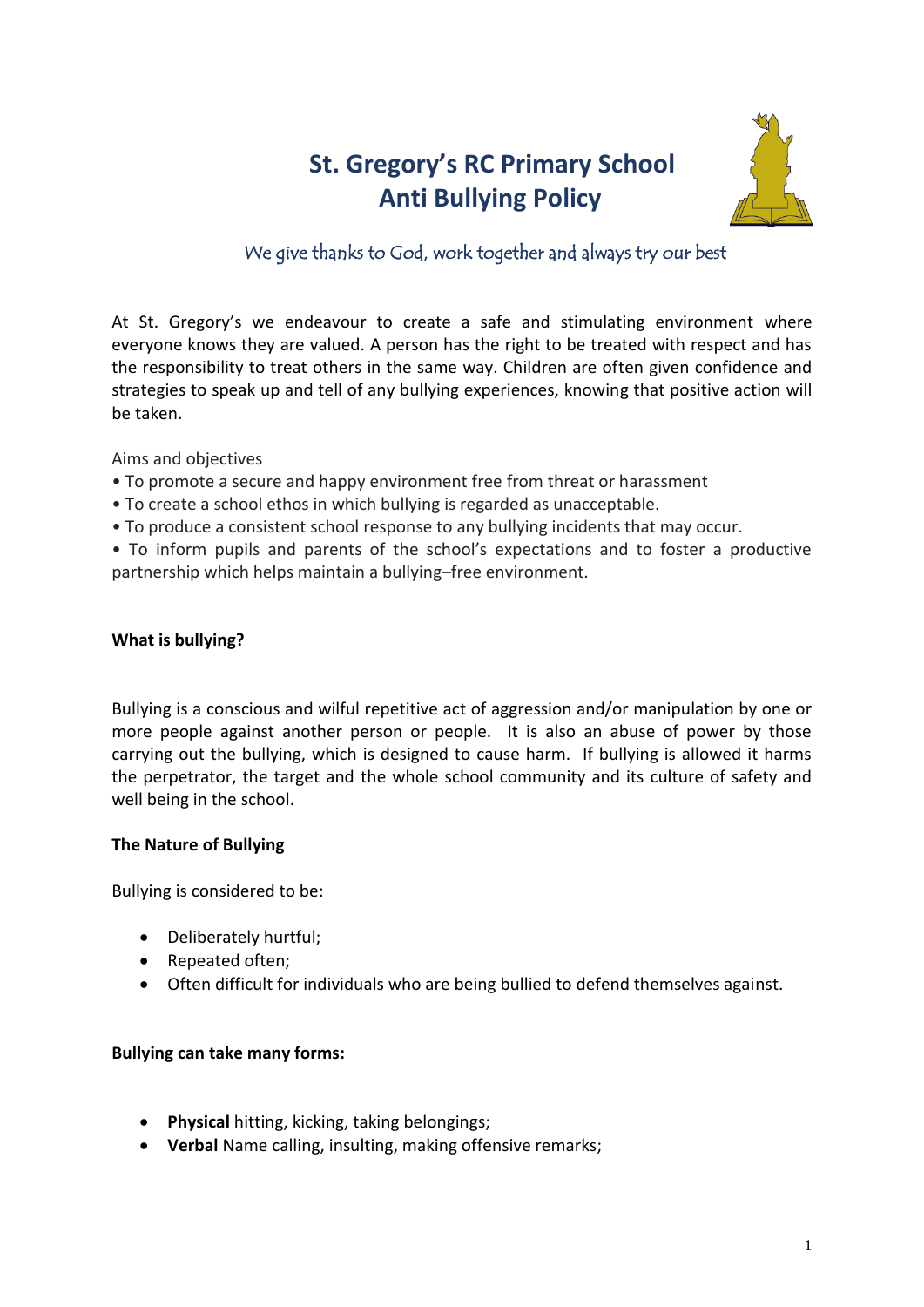- **Indirect** Spreading nasty stories about someone, exclusion from social groups, being made the subject of malicious rumours. Pupils may use the tool of cyber bullying (e.g. text messages, emails or using social networking sites like Facebook, Instagram or Twitter).
- People may bully others because of varying perceived differences: sexism, racism, religion or belief, academic ability, homophobia, disability, perceived characteristic (e.g. hair colour or weight) or because of an associate (family or friend)

## **Persistent bullying can result in:-**

- Depression.
- Low self esteem.
- Shyness.
- Poor school attendance and low academic achievement.
- Isolation.
- Threatened or attempted suicide.

Unchecked bullying also damages the bully, who learns that he/she can get away with violence, aggression and threats and that this sort of behaviour gets them what they want. Although they should be given plenty of encouragement and help to change, bullies must not be allowed to get away with tormenting others.

## **Procedures to Follow**

We have two aims when reacting to incidents of bullying:

- **1.** To help the child who has been bullied to feel safe.
- **2.** To encourage better behaviour from the child who has displayed bullying behaviours, colluders and bystanders.

As a member of staff:-

- Be watchful and observe the social relationships between pupils in the class
- Investigate the pupils views
- Keep records of any bullying incidents and what was done as a result
- Liaise with other colleagues including Supervisory Assistants in order to monitor any out of class incidents, especially at lunch breaks and play times
- Take all bullying problems seriously by:
	- a) Obtain witness information.
	- b) Interview bullies and victims separately (keep a written account).
	- c) Report to Headteacher so that an appropriate sanction can be imposed i.e. loss of playtime, supervised tasks given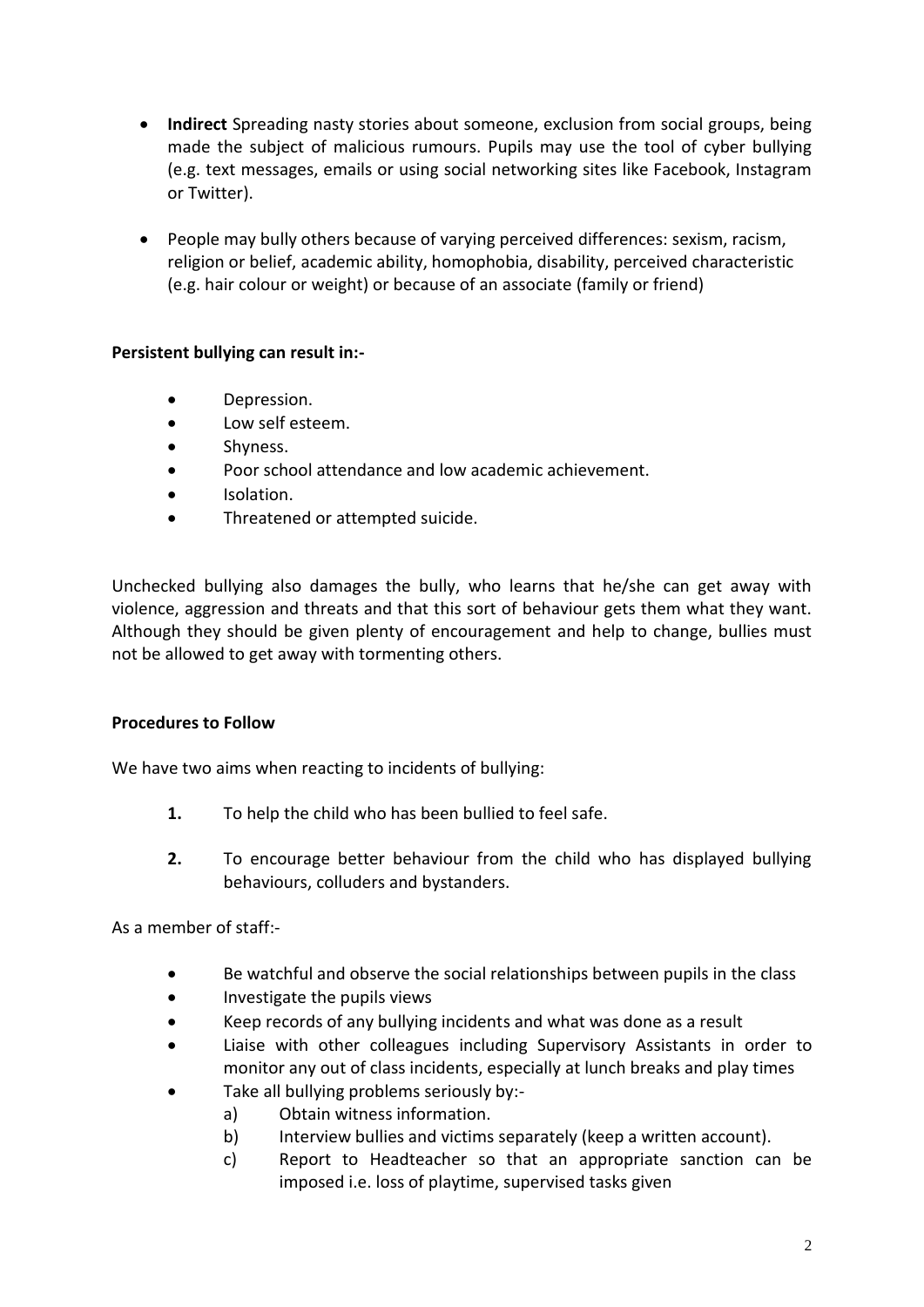- d) Provision of mentor support for both bully and victim via class teacher or another staff member, Special Educational Needs and Disability (SEND) co-ordinator along with any relevant outside agencies
- e) The bully gives a written or verbal apology
- f) Parents notified, at the discretion of the Headteacher

## **If Bullying re-occurs**

- a) Involvement of parents
- b) Continued use of sanctions
- c) Continued monitoring of bully and victim
- d) Child to be collected and delivered to and from school

## **If no improvement**

Fixed term exclusion Ultimate sanction – Permanent exclusion

## **The Headteacher takes any report of bullying very seriously and takes personal control of any investigation and progressing solutions.**

## **Whole School Communication**

At St. Gregory's whole school assemblies allows the Headteacher and other members of staff to reinforce the message about bullying i.e. not to suffer in silence but to tell someone straight away:-

- It could be the member of staff who is responsible for you at the time
- The Class Teacher
- The Headteacher
- Your parents
- A trusted member of school staff

However be honest and ask yourself if your own behaviour has caused others to get angry or upset with you.

Staff realise that it is not always easy for children to tell some-one openly about their fears and especially bullying. So having a "worry box" set up in the middle entrance in which children can post their concerns is very valuable so that problems can be dealt with privately.